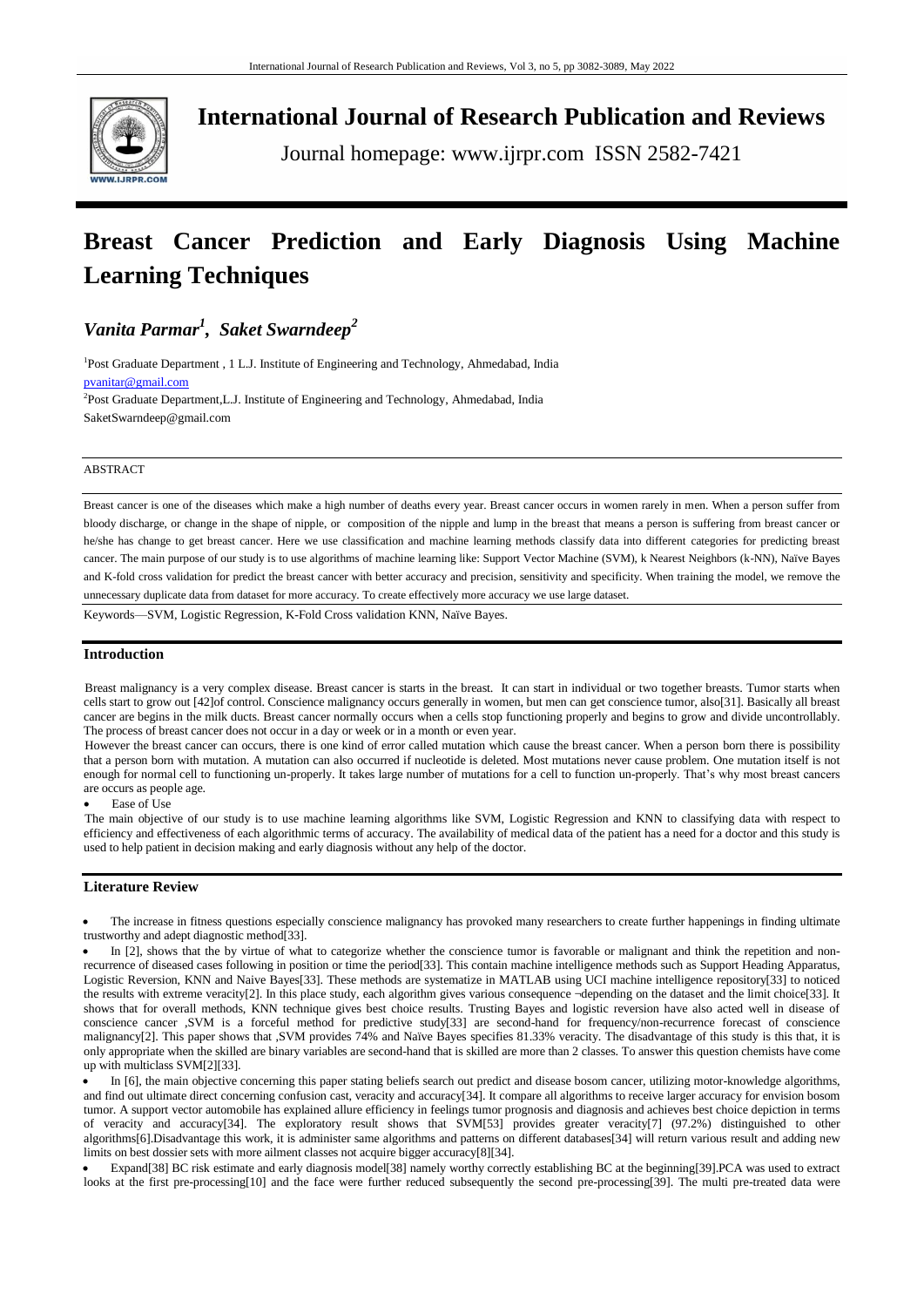assessed for bosom tumor's risk and diagnosis utilizing SVM[39]. The result, it was decided that model has the potential to multi pre-process bosom cancer data and categorize victims into likely and unlikely types, established risk determinants, and classify malignancy cases into diseased and benign[38].It supports , another pre- deal with method used to dual pre-process bosom tumor data for feature selection or feature distillation, superior to risk estimate and diagnosis[11][48]. computational methods judgment were not devoid of gone data, cacophony and redundant data. So, feature collection was not done comprehensively cases[10][48].

 In [12], shows each method has different veracity rate and it changes for different positions, forms and datasets being secondhand[36]. Main focus of this study search out relatively resolve different existent Machine intelligence and Data Mining methods[12] so that find out ultimate appropriate system that will support the abundant dataset with good veracity of prophecy[36]. The algorithms secondhand are Machine Learning Methods, Ensemble Methods[13] and Deep Learning Methods that take a lot of data, resolve that data and on the support of that train model make a forecast about future[50]. The main purpose concerning this research search out review different machine intelligence and data mining algorithms that assisted family for the guess of breast malignancy[12][50]. Focus search out learn the most correct and acceptable invention for breast malignancy forecast[12][50].

In [16], shows that benefits and risks of conscience multi-image modalities, separation blueprints, feature extraction, categorization of feelings abnormalities through advanced deep knowledge approaches[36]. This study shows the use of computer-supported-disease, deep learning methods, healing countenance analysis, lesions categorization, separation[49]. The CAD plan is divorcing benign and diseased lesions accompanying higher veracity[16][49].Again submitted that the mammographic image is ultimate direct[14] and reliable finish secondhand for early breast lesions prognoses[49] and accompanying the progress of DL approaches the process of breast anomalies separation and classification is upgraded that doubtlessly assisted radiologists and analysts[49] blueprints by analyzing healing multi-representation modalities[49].

# **Using the Template Machine Learning Algorithms**

Machine intelligence (ML) is the study of calculating algorithms that can correct instinctively through occurrence and for one use of data[32]. Machine intelligence algorithms build a model based on sample data, famous as training data, in consideration of make prediction or decisions outside being definitely programmed commotion so[32].

There are four types of machine learning techniques Supervised learning(labeled data), Un Supervised learning(Un-labeled data),Semi Supervised learning and reinforcement learning[28][47]. Machine intelligence focuses on prediction established known characteristics well-informed from the training data[43].

We got the breast tumor dataset from UCI repository[33]. Our methods includes use of classification methods like Support Vector Appliance (SVM), K-Nearest Neighbor (K-NN), Logistic Reversion[33], Resolution Tree, Naïve Bayes[44].

#### *Support Vector Machine*

Support vector machine is a very strong and complex machine intelligence algorithm exceptionally when it meets expectations predictive study[2]. SVM algorithm built binary classifier [13]. This classifier is constructed using a hyperplane where it is a line in more than 3-dimensions. It builds hyper plane or set of hyperplanes extreme spatial space. It is secondhand for classification in addition to regression problems. It selects the extreme points or headings that help in creating the hyper plane. As SVM is most persuasive and exact treasure with remainder of something. For papers with more than six authors: Add author names horizontally, moving to a third row if needed for more than 8 authors.

#### *Logistic Regression*

Logistic regression maybe binomial or multinomial. The consequence is frequently systematize as "0" or "1". It is used to foresee the odds, the probability are delineated as the contingency that the consequence is a case detached apiece feasibility that it is a non case. It uses sigmoid function to complete activity the classification[2]. Logistic Reversion uses a simple equating that shows the linear connection middle from two points the independent variables.

#### *KNN*

 K-Nearest Neighbor is Supervised Learning technique. K-NN algorithm adopts the correspondence 'tween the new case/data and possible cases and set the new case into the type namely most comparable to the accessible categories[28]. K-NN treasure stores all the vacant data and categorizes a new data point established the similarity[7]. This wealth when new data performs then it maybe surely classified into a well suite type by utilizing K-NN treasure. It is otherwise known as a lazy learner treasure cause it does not learn from the training set soon alternatively it stores the dataset and concurrently with an activity of classification[28], it acts an operation on the dataset.

#### *Naïve Bayes*

Naïve Bayes Classifier is individual of the plain and most persuasive classification algorithms[5] that helps in construction the fast machine intelligence models that can form speedy prophecies. It is a probabilistic classifier, that way it anticipates on the base of the feasibility of an object[1].

#### *K-Fold Cross Validation*

 K-Fold Cross validation is a method in place a likely basic dataset is split into K number of divisions/folds, place each fold is secondhand as testing judge few point. For instance if skilled are 10-Fold cross confirmation(K=10). Attending, We'll use 10 fold cross confirmation each experiment that is, the dataset is split into 10 folds.

# **Proposed system**

A breast Cancer is ultimate universal type of cancer and is the leading cause of passing with women. Ultimate active way to lower breast malignancy extinction is by detecting it earlier[33] established Idea of accuracy and precision[19].

The main objective of our study search out use machine intelligence algorithms like SVM, Logistic regression and KNN to classifying data concerning adeptness and influence of each concerning manipulation of numbers conditions of veracity.

The chance of healing data of the patient has a need for a doctor and this study is used to help patient hesitation making and early disease.

*Load Datatset:The dataset is taken as UCI repository also we are using large dataset for experience to get high accuracy with large data.*

 *Data Pre-Processing: The dataset is taken as UCI repositorAttending pre-processing, that holds three steps : data cleansing, feature selection and feature extraction[22][34]. To create machine intelligence algorithms, that can predict breast cancer, groomed data is used to build[34] ML algorithms. To remove repetitious data we used encrypting categorical data.y also we are using large dataset for experience to get high accuracy with large data.*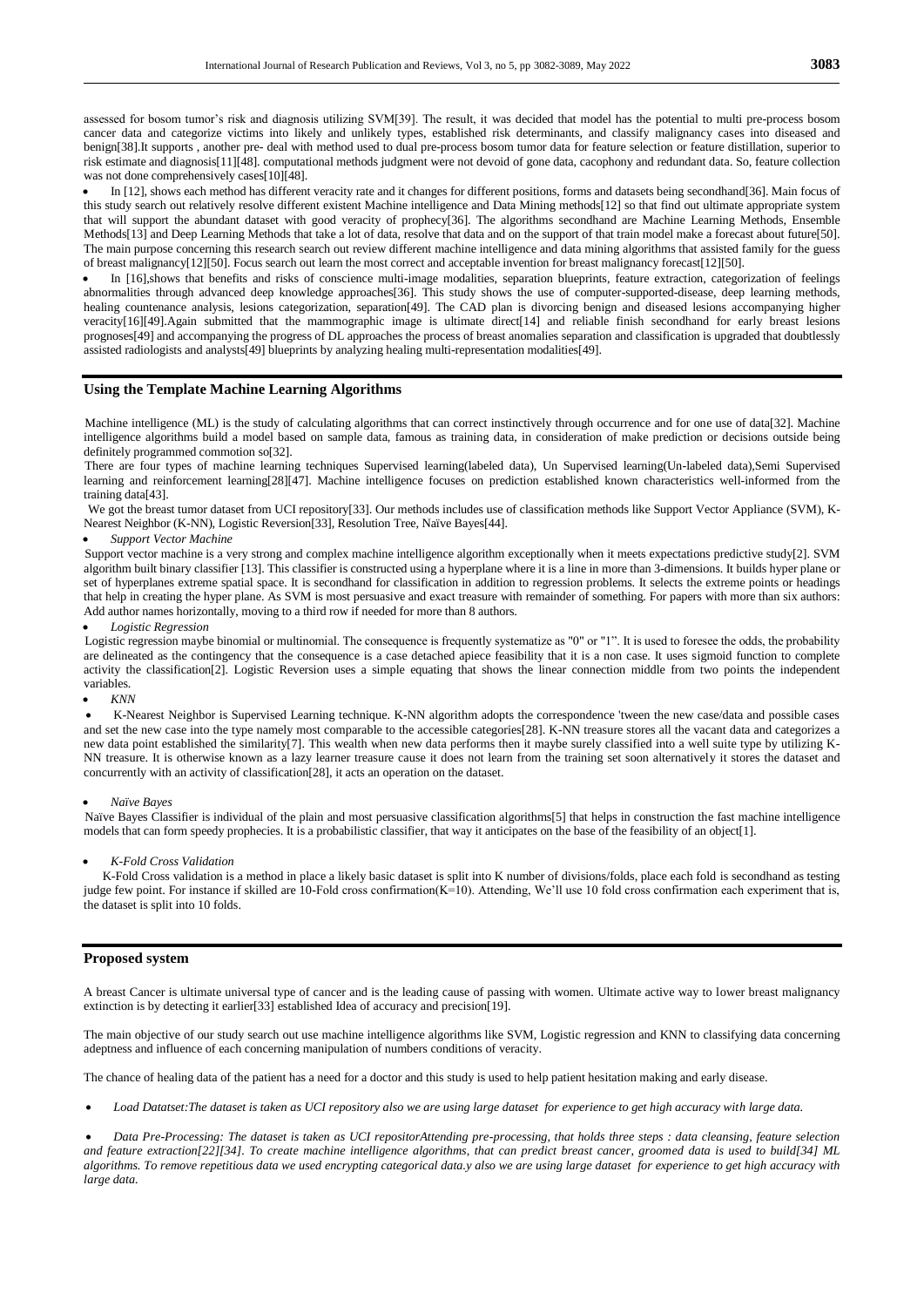

# Fig: 1 Proposed System

oncave<br>points mean texture\_mean perimeter\_mean area\_mean smoothness\_mean compactness\_mean concavity\_mean points\_mean

 $\overline{a}$ 

| 0 | 842302     | M | 17.99 | 10.38 | 122.80 | 1001.0 | 0.11840 | 0.27760 | 0.3001 | $0.14710$ |
|---|------------|---|-------|-------|--------|--------|---------|---------|--------|-----------|
|   | 842517     | M | 20.57 | 17.77 | 132.90 | 1326.0 | 0.08474 | 0.07864 | 0.0869 | 0.07017   |
|   | 2 84300903 | M | 19.69 | 21.25 | 130.00 | 1203.0 | 0.10960 | 0.15990 | 0.1974 | 0.12790   |
|   | 3 84348301 | M | 11.42 | 20.38 | 77.58  | 386.1  | 0.14250 | 0.28390 | 0.2414 | 0.10520   |
|   | 4 84358402 | M | 20.29 | 14.34 | 135.10 | 1297.0 | 0.10030 | 0.13280 | 0.1980 | 0.10430   |
|   |            |   |       |       |        |        |         |         |        |           |

Fig: 2 Loaded Dataset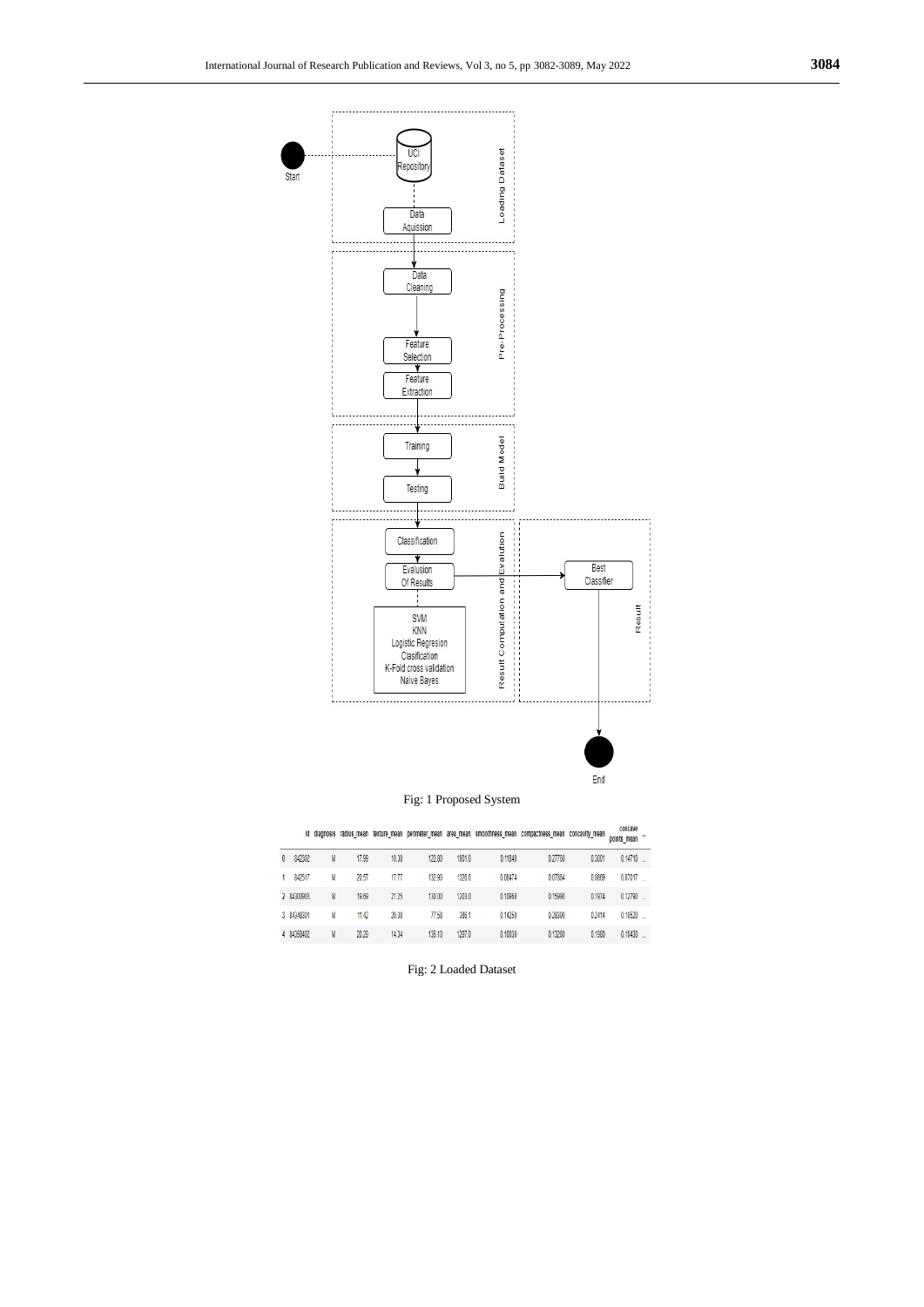| #                                                                                             | Column                 | Non-Null Count | Dtype   |  |  |  |  |  |  |  |
|-----------------------------------------------------------------------------------------------|------------------------|----------------|---------|--|--|--|--|--|--|--|
|                                                                                               | ------                 | -------------  | -----   |  |  |  |  |  |  |  |
| 0                                                                                             | diagnosis              | 569 non-null   | float64 |  |  |  |  |  |  |  |
| 1                                                                                             | radius mean            | 569 non-null   | float64 |  |  |  |  |  |  |  |
| 2                                                                                             | texture mean           | 569 non-null   | float64 |  |  |  |  |  |  |  |
| 3                                                                                             | perimeter mean         | 569 non-null   | float64 |  |  |  |  |  |  |  |
| 4                                                                                             | area mean              | 569 non-null   | float64 |  |  |  |  |  |  |  |
| 5                                                                                             | smoothness mean        | 569 non-null   | float64 |  |  |  |  |  |  |  |
| 6                                                                                             | compactness mean       | 569 non-null   | float64 |  |  |  |  |  |  |  |
| 7                                                                                             | concavity mean         | 569 non-null   | float64 |  |  |  |  |  |  |  |
| 8                                                                                             | concave points_mean    | 569 non-null   | float64 |  |  |  |  |  |  |  |
| 9                                                                                             | symmetry_mean          | 569 non-null   | float64 |  |  |  |  |  |  |  |
| 10                                                                                            | fractal_dimension_mean | 569 non-null   | float64 |  |  |  |  |  |  |  |
| 11                                                                                            | radius se              | 569 non-null   | float64 |  |  |  |  |  |  |  |
| 12                                                                                            | texture se             | 569 non-null   | float64 |  |  |  |  |  |  |  |
| 13                                                                                            | perimeter se           | 569 non-null   | float64 |  |  |  |  |  |  |  |
| 14                                                                                            | area se                | 569 non-null   | float64 |  |  |  |  |  |  |  |
| 15                                                                                            | smoothness se          | 569 non-null   | float64 |  |  |  |  |  |  |  |
| 16                                                                                            | compactness se         | 569 non-null   | float64 |  |  |  |  |  |  |  |
| 17                                                                                            | concavity se           | 569 non-null   | float64 |  |  |  |  |  |  |  |
| 18                                                                                            | concave points se      | 569 non-null   | float64 |  |  |  |  |  |  |  |
| 19                                                                                            | symmetry se            | 569 non-null   | float64 |  |  |  |  |  |  |  |
| 20                                                                                            | fractal dimension se   | 569 non-null   | float64 |  |  |  |  |  |  |  |
| 21                                                                                            | radius worst           | 569 non-null   | float64 |  |  |  |  |  |  |  |
| 22                                                                                            | texture worst          | 569 non-null   | float64 |  |  |  |  |  |  |  |
| 23                                                                                            | perimeter worst        | 569 non-null   | float64 |  |  |  |  |  |  |  |
| 24                                                                                            | area worst             | 569 non-null   | float64 |  |  |  |  |  |  |  |
| 25                                                                                            | smoothness worst       | 569 non-null   | float64 |  |  |  |  |  |  |  |
| 26                                                                                            | compactness worst      | 569 non-null   | float64 |  |  |  |  |  |  |  |
| Fig: 3 Pre-Processed Data                                                                     |                        |                |         |  |  |  |  |  |  |  |
|                                                                                               |                        |                |         |  |  |  |  |  |  |  |
| dagrasis<br>primater_mean<br>salva, man<br>ana, man<br>andres par<br>lookes <sub>e</sub> waan |                        |                |         |  |  |  |  |  |  |  |



Fig: 4 Data Visualization

• Build Model:To evaluate performance of algorithm, add new data which have labelled. We collect data into two parts[40], one is training data *and test data, training data are used to train the model[40] while testing data are used for prediction[55]. After building the model we are experiment test data[55].*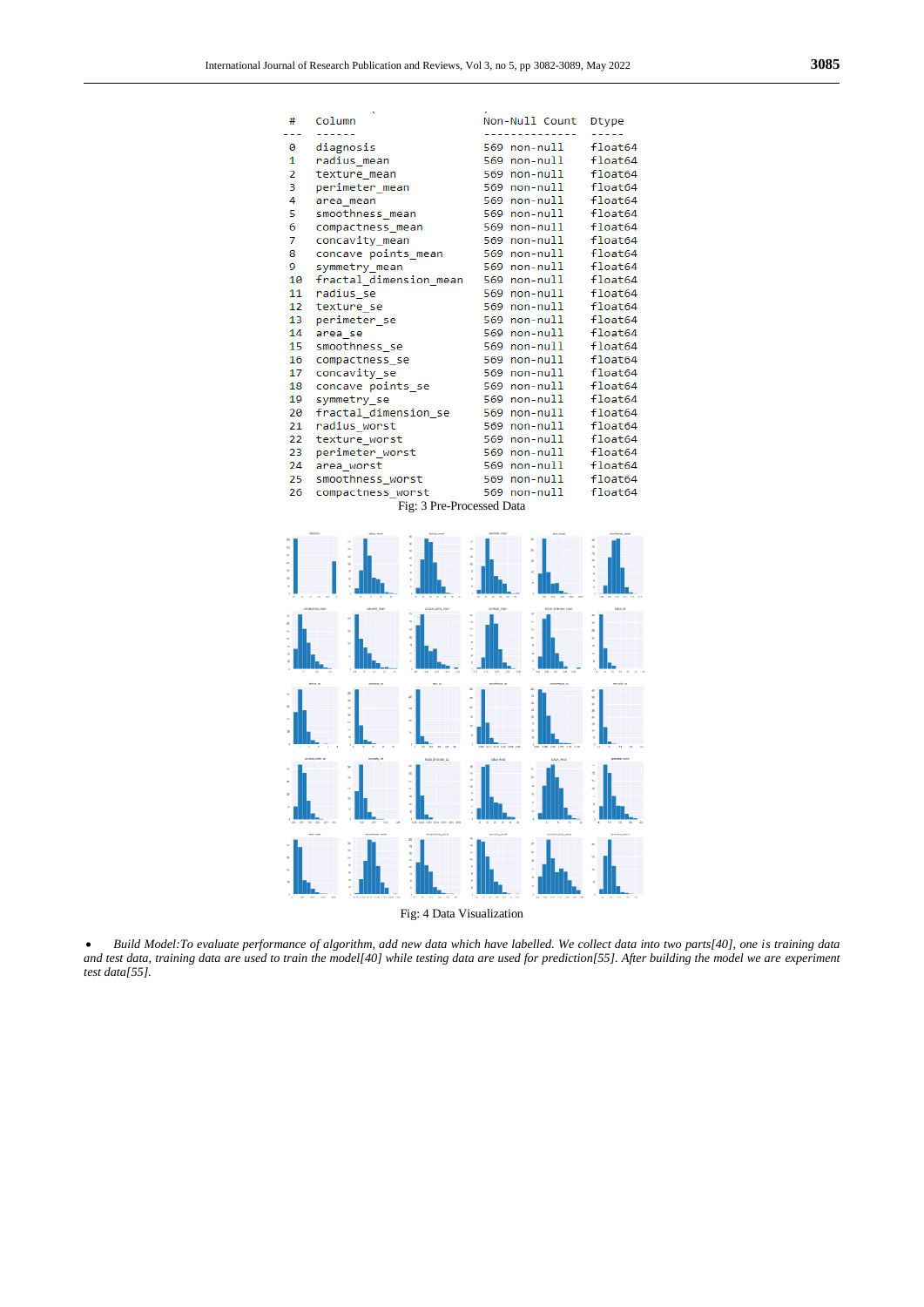

 *Prediction and Result Computation: The breast Tumor disease will be anticipated on the base of its absence or presence. Later experiment the models we equate the obtained results to select the invention that supports the extreme accuracy[23] and recognize ultimate predicting algorithm for the discovery[34] to determine Early disease.*



Fig: 6 Performance Comparison for Standard Data

## Result

The Prediction and Accuracy will be given based on algorithms. As stated earlier as we are using the support vector machine method to get the best accuracy score. As accuracy metric is used for the evaluation of model or to evaluate the model. It is the percentage of the right called possibility of instances happen in a dataset detached apiece total number of instances in the dataset. In accordance with the research work support vector machine gives a veracity score of 0.9714.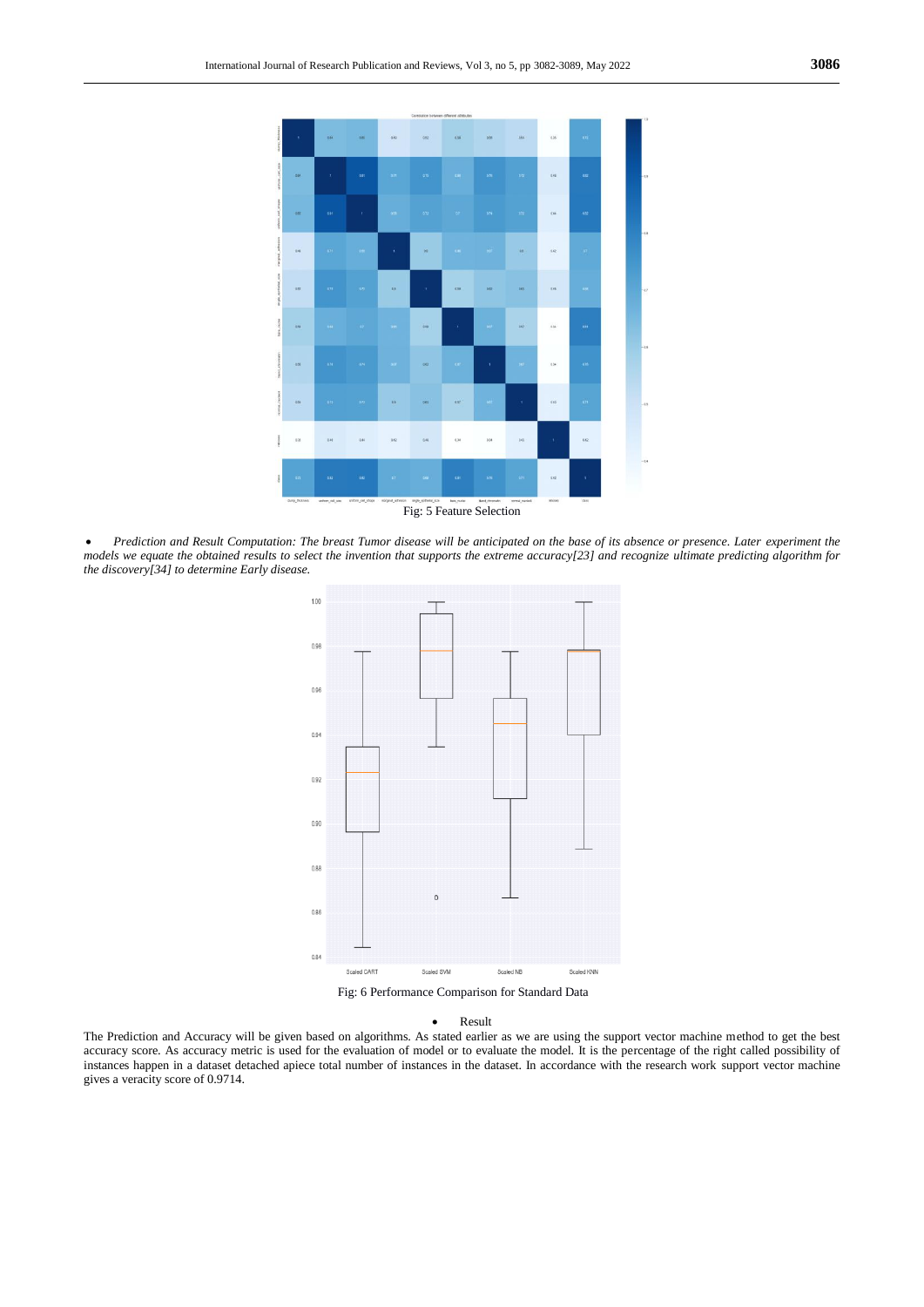

## **Acknowledgment**

The projected order will definitely help in reconstructing veracity with use of KNN algorithm by growing its veracity and by reducing the different data and error. The Naïve Bayes treasure is used to raise veracity when using public datasets accompanying enormous content. The existent plans are focused on utilizing big data sets[24] accompanying upgraded k-means invention only, inasmuch as the proposed whole is active with linked stacking approach that is quite favorable for reconstructing the accuracy[25]. The Euclidean distance plan that calculate the distance between all pair of all object. The SVM still Secondhand for provide bigger veracity.

#### **References**

[1] Keles, M. Kaya, "Breast Cancer Prediction and Detection Using Data Mining Classification Algorithms: A Comparative Study." ResearchGate, vol. 26, no. 1, pp. 149-155,2019.

[2] Mandeep Rana, Pooja Chandorkar, Alishiba Dsouza, Nikahat Kazi ,"Breast Cancer Diagnosis And Recurrence Prediction using Machine Learning Techniques‖, IJRET,Volume.4,pp.372-376,2015.

[3] V. Chaurasia and S. Pal, "Data Mining Techniques: To Predict and Resolve Breast Cancer Survivability", IJCSMC, Vol. 3, Issue. 1, pp.10 – 22, 2014.

[4] Hiba Asri, Hajar Mousannif, Hasan Al and Thomas Noel "Using Machine Learning Algorithms for Breast Cancer Risk Prediction and Diagnosis", ELSEVIER, Vol.83, pp. 1064-1069, 2016.

[5] Y. Khourdifi, M. Bahaj," Applying Best Machine Learning Algorithms for Breast Cancer Prediction and Classification", Computer Science 2018 International Conference on Electronics, Control, Optimization and Computer Science (ICECOCS).

[6] Mohammed Amine Naji,Sanaa El Filali, Kawtar Aarika ,EL Habib Benlahmar, Rachida Ait Abdelouhahide, Olivier Debauche," Machine Learning Algorithms For Breast Cancer Prediction And Diagnosis", ELSEVIER, Volume. 191, pp.487-492, Sep 2021.

[7] Ch. Shravya, K. Pravalika, Shaik Subhani, "Prediction of Breast Cancer Using Supervised Machine Learning Techniques", International Journal of Innovative Technology and Exploring Engineering (IJITEE), Volume-8 Issue-6, pp.1106-1110,April 2019.

[8] Naresh Khuriwal,Nidhi Mishra, "Breast Cancer Diagnosis Using Deep Learning Algorithm",IEEE,Oct 2018.

[9] Amrane Meriem Et.Al."Breast cancer classification using machine learning",IEEE,Apr 2018.

[10] Boluwaji A. Akinnuwesi, Babafemi O. Macaulay, Benjamin S. Aribisala,"Breast cancer risk assessment and early diagnosis using Principal Component Analysis and support vector machine techniques", ELSEVIER, pp. 1-13, Oct 2020.

[11] Md. Milon Islam, Md. Rezwanul Haque, Hasib Iqbal, Md. Munirul Hasan, Mahmudul Hasan & Muhammad Nomani Kabir,"Breast Cancer Prediction: A Comparative Study Using Machine Learning Techniques", Springer Nature Singapore,pp.1-14, Sep 2020.

[12] Noreen Fatima, Sha Hong AND Haroon Ahmed,"Prediction of Breast Cancer, Comparative Review of Machine Learning Techniques, and Their Analysis", IEEE, Volume.8,pp. 150360 - 150376, Aug 2020.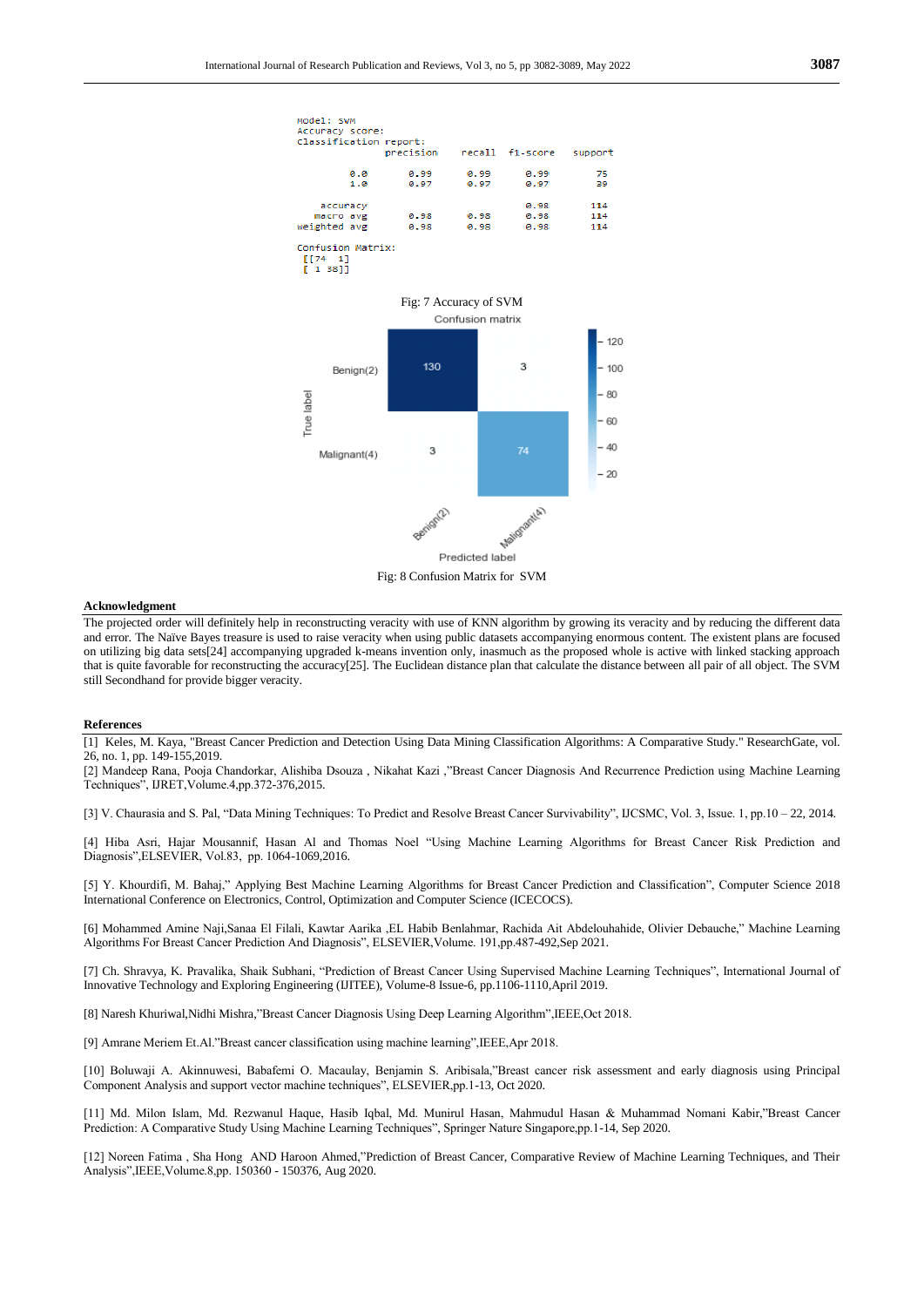[13] Anoy Chowdhury,"Breast Cancer Detection and Prediction using Machine Learning", Research on Medical Domain using AI and ML.Vol.16,Pg.1-8,Jun 2020.

[14] Somil Jain and Puneet Kumar,"Prediction of Breast Cancer Using Machine Learning", Bantham Science,Volume 13, Issue 5,pp.901 - 908, 2020.

[15] Tawseef Ayoub Shaikh and Rashid Ali," Applying Machine Learning Algorithms for Early Diagnosis and Prediction of Breast Cancer Risk",ResearchGate,Vol.5,pp.589-598,Jan 2019.

[16] Tariq Mahmood, Jianqiang Li, Faheem Akhtar, Yan Pei, Khalil Ur Rehman,"A Brief Survey on Breast Cancer Diagnostic With Deep Learning Schemes Using Multi-Image Modalities", IEEE, Volume.8,pp. 165779 - 165809, Sep 2020.

[17] Abeer A. Raweh,Mohammed Nassef,Amr Badr,"A Hybridized Feature Selection and Extraction Approach for Enhancing Cancer Prediction Based on DNA Methylation",IEEE,Volume: 6,pp.1193-1208,2018.

[18] Sara Alghunaim,Heyam H. Al-Baity,"On the Scalability of Machine-Learning Algorithms for Breast Cancer Prediction in Big Data Context",IEEE,Volume: 7,pp.2141-2149,2019.

[19] Shuai Liu,Han Li,Qichen Zheng,Lu Yang,Meiyu Duan,Xin Feng,Fei Li,Lan,"Survival Time Prediction of Breast Cancer Patients Using Feature Selection Algorithm Crystall",IEEE,Volume.9,pp.688-895,2021.

[20] Somil Jain and Puneet Kumar,"Prediction of Breast Cancer Using Machine Learning", Bantham Science,Volume 13, Issue 5,pp.901 - 908, 2020.

[21] P. Esther Jebarani,N. Umadevi,Hien Dang,Marc Pomplun,"A Novel Hybrid K-Means and GMM Machine Learning Model for Breast Cancer Detection",IEEE,Volume.9,pp.242-250,2021.

[22] Zexian Huang,Daqi Chen,"A Breast Cancer Diagnosis Method Based on VIM Feature Selection and Hierarchical Clustering Random Forest Algorithm",IEEE,Volume.10,pp.3-10,2022.

[23] Alok Chauhan, Harshwardhan Kharpate, Yogesh Narekar, Sakshi Gulhane, Tanvi Virulkar,"Breast Cancer Detection and Prediction using Machine Learning",IEEE,Sep 2021.

[24] Aditi Kajala, V K Jain,"Diagnosis of Breast Cancer using Machine Learning Algorithms-A Review",IEEE,Feb 2020.

[25] Begüm Erkal, Tülin Erçelebi Ayyıldız,"Using Machine Learning Methods in Early Diagnosis of Breast Cancer",IEEE,Nov 2021.

[26] Krishna Mridha,"Early Prediction of Breast Cancer by using Artificial Neural Network and Machine Learning Techniques",IEEE,Jun 2021.

[27[\] https://www.javatpoint.com](https://www.javatpoint.com/)

[28] www://analyticsvidhya.com

[29] prod.cancer.org

¬

[30[\] www.google.com](www.google.com)

[31[\] www.cancer.org](www.cancer.org)

[32[\] https://en.wikipedia.org/wiki/Machine\\_learning](https://en.wikipedia.org/wiki/Machine_learning)

[33[\] www.slideshare.net](www.slideshare.net)

[34] orbi.uliege.be

[35[\] www.nhp.gov.in](www.nhp.gov.in)

[36[\] www.researchgate.net](www.researchgate.net)

[37[\] www.javatpoint.com](www.javatpoint.com)

[38] epm.stiinte.ulbsibiu.ro

[39] doaj.org

[40[\] www.ijitee.org](www.ijitee.org)

[41[\] www.pharmaresearchlibrary.com](www.pharmaresearchlibrary.com)

 $\overline{\phantom{a}}$ [42] amp.cancer.org

[43] en.wikipedia.org

[44] doctorpenguin.com

[45[\] www.authorstream.com](www.authorstream.com)